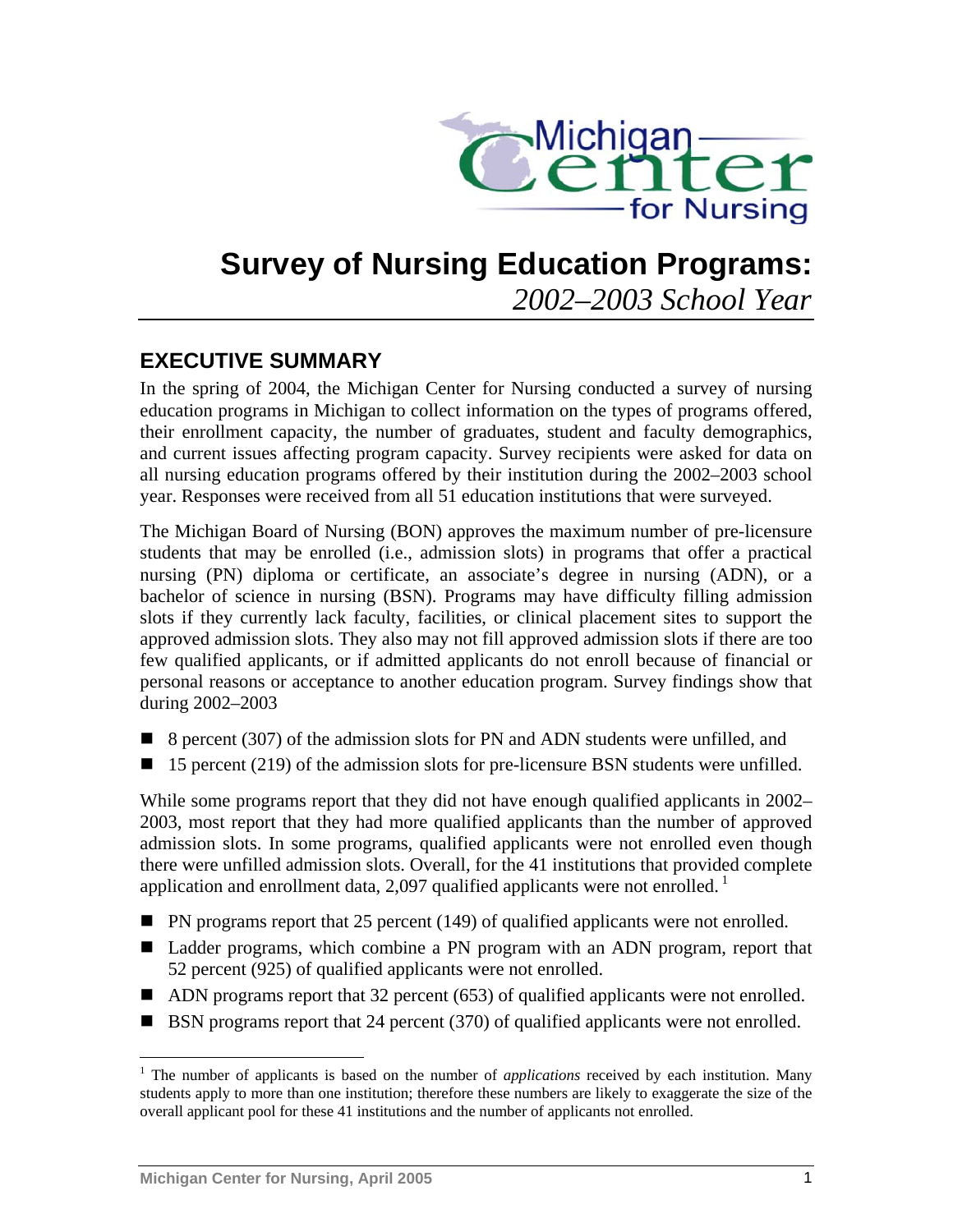The total number of graduates from undergraduate nursing programs in Michigan decreased from 4,260 in 1997–1998 to 3,951 in 2002–2003, driven by a decrease in the number of graduates from BSN programs. Survey results for the 2002–2003 school year show that

- 1,049 graduates received a certificate or diploma through a PN program,
- 1,772 graduates received an ADN,
- $\blacksquare$  1,130 graduates received a BSN,
- 200 graduates received a MSN, and
- 16 graduates received a PhD in nursing.

However, not all graduates are new to the practice of nursing.<sup>2</sup> For example, survey data show that one-fourth of BSN students newly enrolled during 2002–2003 were already licensed as registered nurses (RNs).

The immediate capacity of nursing education programs to accept students is determined by the availability of faculty, facilities, and clinical placement opportunities. Survey findings related to faculty in Michigan nursing programs show that

- 86–89 percent of faculty are white; 8–9 percent are African American, 1–2 percent are Asian or Pacific Islander, 1 percent are Hispanic, and less than 1 percent are American Indian/Alaskan Native;
- more than one-third of full-time faculty are 55 years of age or older;
- more than half of adjunct faculty are 45 years of age or older; and
- $\blacksquare$  the overall vacancy rate for full-time faculty positions in nursing education programs is 5 percent (33 out of 667 positions) and the vacancy rate for adjunct faculty positions is 2 percent (17 out of 750 positions).

The use of adjunct faculty is most pronounced in ADN programs. For every filled fulltime faculty position in ADN programs, there are two filled adjunct positions. The reverse is true in BSN programs: for every filled adjunct faculty position there are two filled full-time positions.

When asked about issues of concern for their program, survey respondents most often mentioned difficulty filling faculty positions, followed by the lack of support available for clinical placements for nursing students. Of the 51 institutions surveyed,

- 36 have difficulty filling full-time and/or adjunct faculty positions in particular specialty areas,
- 23 lack enough *sites* for clinical placements for nursing students,
- 14 lack enough *preceptors* for clinical placements for nursing students,
- 11 lack enough classroom facilities for nursing students, and
- 11 lack funding support.

1

 $2^{2}$  Some ADN program graduates had been working as LPNs before receiving their ADN, and some BSN graduates had been working as LPNs or RNs with an associate's degree before receiving their BSN.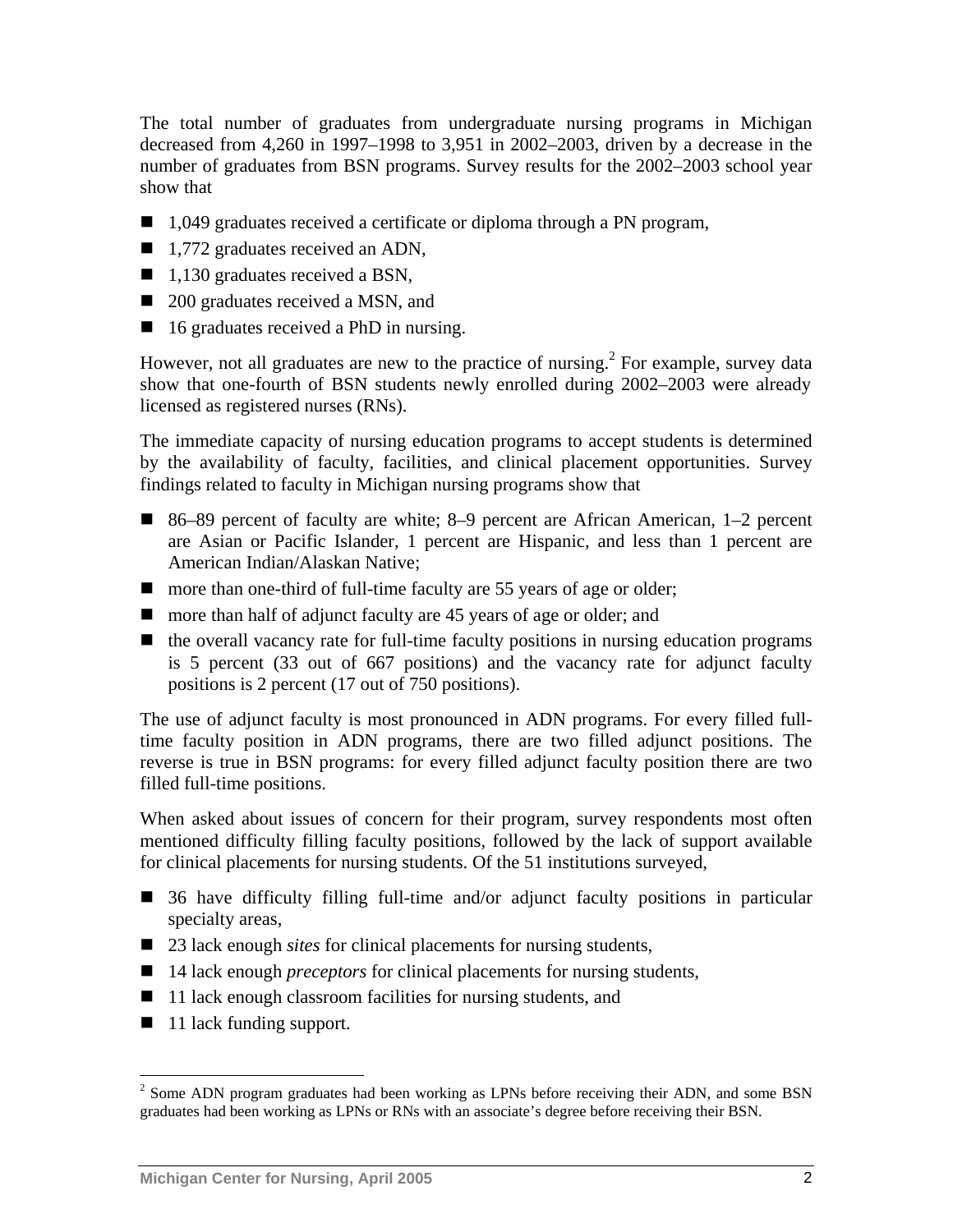## **INTRODUCTION**

In the spring of 2004, the Michigan Center for Nursing conducted a survey of all nursing education programs in Michigan to collect information on the types of programs offered, their enrollment capacity, the number of graduates, demographic information on students and faculty, and current issues affecting program capacity. The survey results presented in this report provide baseline information that will be used along with data from future surveys to analyze trends in enrollment, graduation, and program capacity that have an impact on the nursing workforce in Michigan. (A copy of the survey instrument is attached to this report.)

## **METHODOLOGY**

The Michigan Center for Nursing contracted with Public Sector Consultants Inc. (PSC) for development, implementation, and analysis of the survey of nursing education programs. The survey instrument was designed in collaboration with the Michigan Center for Nursing Advisory Board, with specific input from a subgroup representing nursing education programs.

In March 2004, the survey was mailed to the 51 education institutions that offer nursing education programs in Michigan. Several follow-up phone calls, letters, and e-mail notices were used to prompt response to the survey. By mid-December 2004, surveys were returned by all 51 institutions.

Survey recipients were asked to complete the survey with information for all nursing education programs offered by the parent institution during the 2002–2003 school year. If they were unable to report actual numbers, they were offered the options of providing an estimate (and labeling the data as an estimate) or indicating that the data were not available. Several programs indicated that they do not keep information on the demographic characteristics of their student population and/or faculty, particularly adjunct faculty. Some programs were unable to provide data regarding the applications received by their program, and a few were unable to provide the number of students enrolled. Response rates are indicated in the data tables.

The effort to obtain responses from all nursing education programs in Michigan spanned ten months, March through December 2004. When the survey was distributed in March, respondents were asked to provide data for the "previous school year (Fall 2002–Summer 2003)," but some programs may have provided data for the 2003–2004 school year by the time they returned the survey in the fall of 2004. The assumption made for the purpose of this report is that the majority of programs provided data for 2002–2003, and the effect on the findings of those who did not is minimal.

## **TYPE OF NURSING PROGRAMS**

There are a variety of ways to obtain a nursing certificate or degree in Michigan. Survey respondents were asked to classify the type of nursing education programs offered by their institution according to the definitions used in Exhibit 1.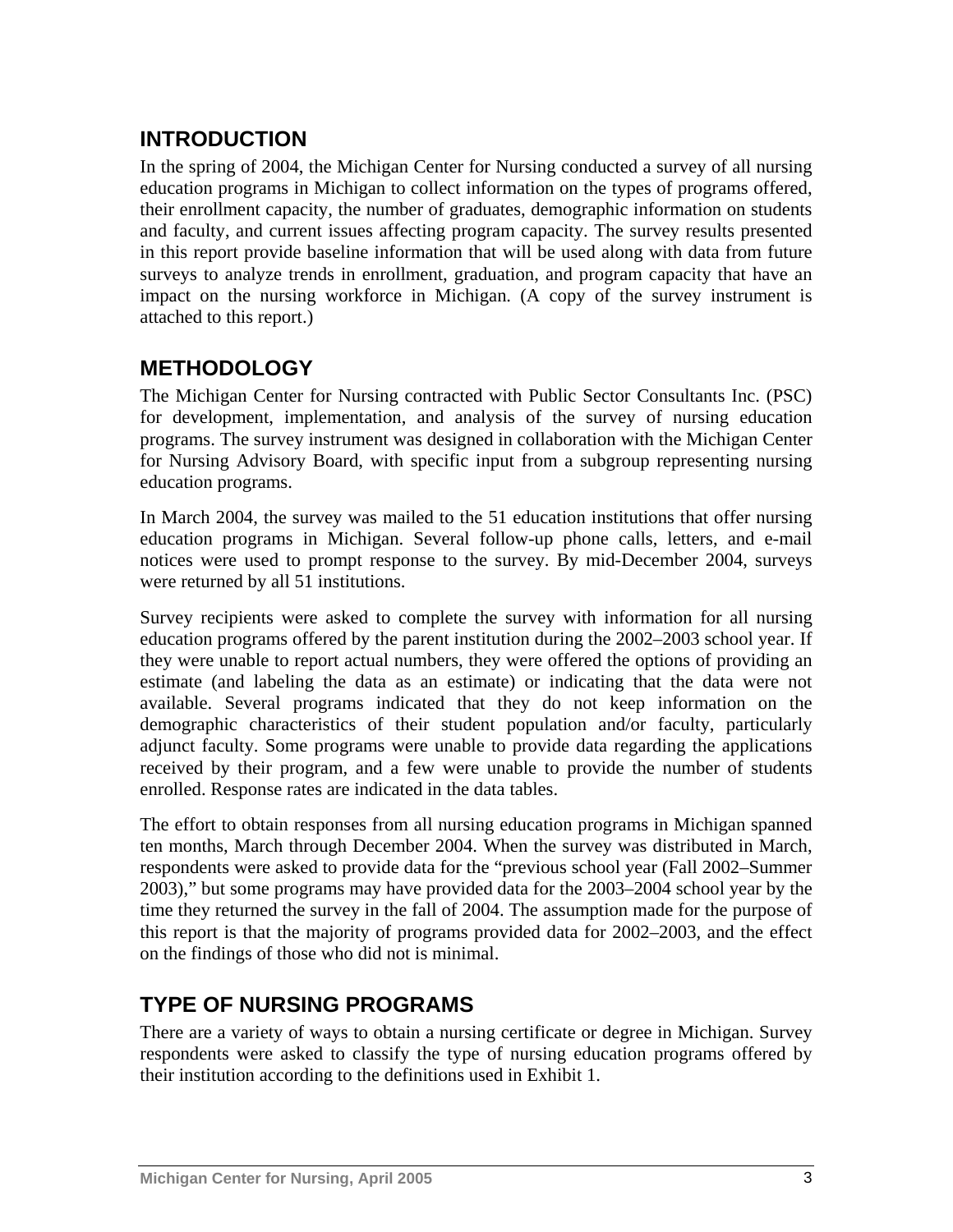### **EXHIBIT 1**

#### Number of Nursing Education Programs in Michigan by Type of Program, 2002–2003

| Type of program                                                                                                                                                                                                                                                                                                            | <b>Number of</b><br>programs |
|----------------------------------------------------------------------------------------------------------------------------------------------------------------------------------------------------------------------------------------------------------------------------------------------------------------------------|------------------------------|
| <b>Non-Baccalaureate Programs</b>                                                                                                                                                                                                                                                                                          |                              |
| <b>Practical Nurse (PN)</b> —A program that requires at least one year of full-time<br>coursework and awards a diploma or certificate of completion as a practical nurse<br>(ladder programs are not counted here)                                                                                                         | 13                           |
| "Ladder" Program: Practical Nurse (PN) combined with an associate's degree in<br>nursing (ADN)-After completing one year or more of coursework, students meet<br>requirements for licensure as a practical nurse; after completing additional years of<br>coursework students are awarded an associate's degree in nursing | 14                           |
| Licensed Practical Nurse (LPN) to ADN-A program that admits LPNs and awards<br>an associate's degree in nursing                                                                                                                                                                                                            | 21                           |
| Paramedic to ADN-A program that admits paramedics and awards an associate's<br>degree in nursing                                                                                                                                                                                                                           | 3                            |
| Associate's degree in nursing (ADN)-A program that requires at least two<br>academic years of full-time college coursework and awards an associate's degree in<br>nursing (ladder programs are not counted here)                                                                                                           | 19                           |
| <b>Baccalaureate Programs</b>                                                                                                                                                                                                                                                                                              |                              |
| Bachelor of science in nursing (BSN)-Admits students with no previous nursing<br>education (pre-licensure students) and awards a bachelor of science degree in nursing;<br>requires at least four academic years of college coursework                                                                                     | 16                           |
| LPN to bachelor of science in nursing (BSN)—Admits LPNs and awards a bachelor<br>of science degree in nursing                                                                                                                                                                                                              | 4                            |
| Registered Nurse (RN) to bachelor of science in nursing (BSN)-Admits RNs and<br>awards a bachelor of science degree in nursing                                                                                                                                                                                             | 16                           |
| Accelerated RN to bachelor of science in nursing (BSN)-Admits RNs and awards<br>a bachelor of science degree in nursing in less time than the RN to BSN program                                                                                                                                                            | $\overline{2}$               |
| Accelerated BSN-Admits students with a previous baccalaureate degree in another<br>discipline and awards a BSN in an accelerated format                                                                                                                                                                                    | $\overline{4}$               |
| <b>Master of Science Programs</b>                                                                                                                                                                                                                                                                                          |                              |
| RN to BSN to master of science in nursing (MSN)-Admits RNs and awards a BSN<br>and an MSN                                                                                                                                                                                                                                  | $\overline{4}$               |
| RN to MSN-Admits RNs and awards a master of science in nursing                                                                                                                                                                                                                                                             | 4                            |
| <b>BSN to MSN—Admits only students with a baccalaureate nursing degree and awards</b><br>a master of science in nursing                                                                                                                                                                                                    | 11                           |
| <b>Doctoral Programs</b>                                                                                                                                                                                                                                                                                                   |                              |
| <b>BSN to PhD</b> —Admits students with a BSN and confers a doctorate in nursing                                                                                                                                                                                                                                           | 3                            |
| MSN to PhD-Admits students with an MSN and confers a doctorate in nursing                                                                                                                                                                                                                                                  | 2                            |
| SOURCE: Michigan Center for Nursing Survey of Nursing Education Programs 2002-2003.                                                                                                                                                                                                                                        |                              |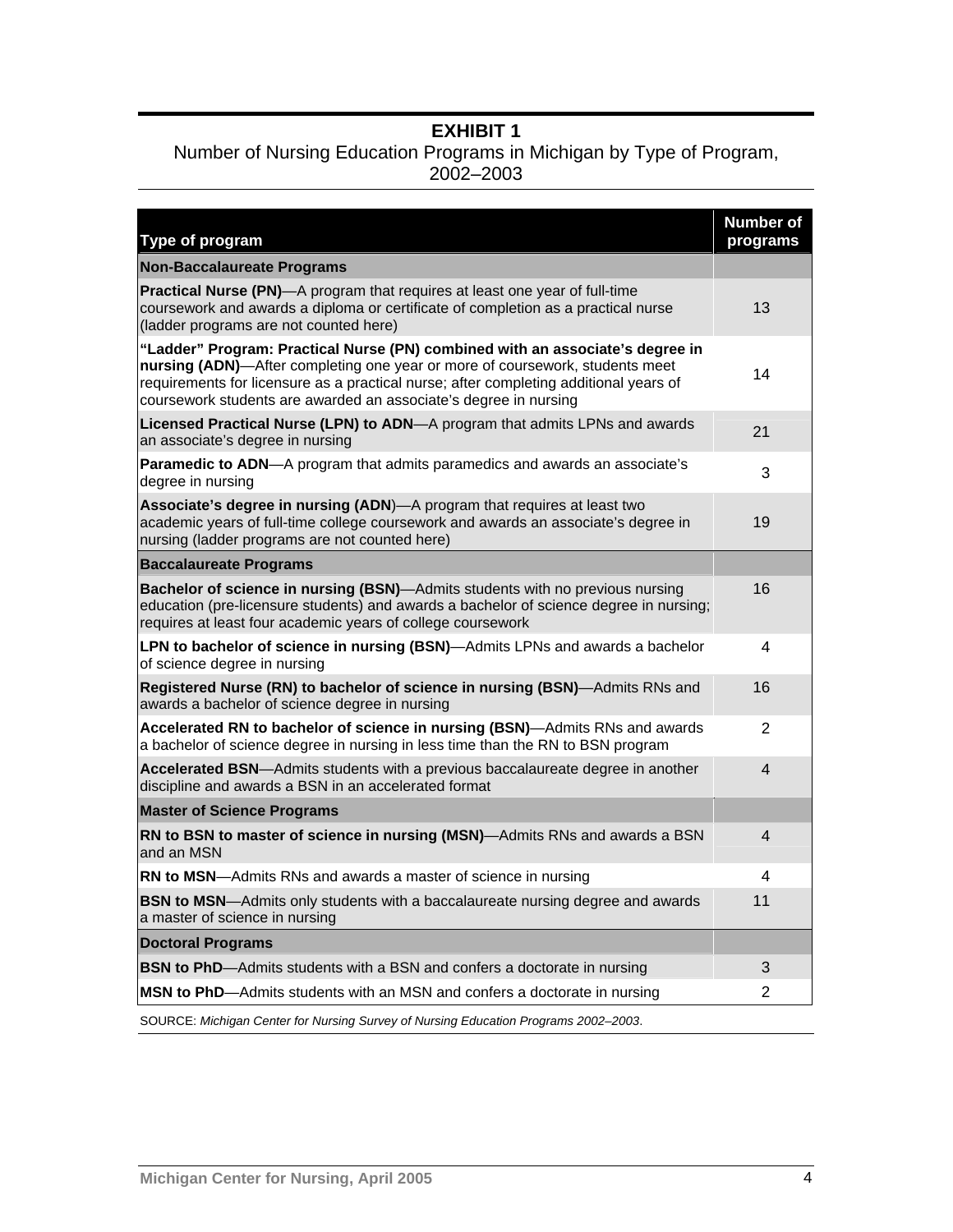Since many of the education institutions surveyed offer more than one type of nursing education program, survey respondents were asked to mark all that apply. A single education institution may be counted multiple times in Exhibit 1. For example, one institution may be counted in the number of PN programs, ladder programs, *and* LPN to ADN programs if it offers the opportunity to complete curriculum requirements thr[ou](#page-4-0)gh each of these types of programs. Similarly, a single education institution may be counted in the BSN programs, the LPN to BSN programs, *and* the RN to BSN programs if each of these options is available.

A count of the institutions offering programs within each of the major program classifications (i.e., PN, ADN, BSN, MSN, and PhD) shows that during the 2002–2003 school year,

- 26 institutions offered some form of practical nursing (PN) program (a practical nurse program and/or a ladder program),
- 34 institutions offered some form of program that awards an associate's degree in nursing (ADN),
- 18 institutions offered some form of a bachelor of science in nursing (BSN) program,
- 12 institutions offered a master's degree in nursing (MSN) program, and
- 3 institutions offered a PhD in nursing.

Very few institutions are developing new programs: one is developing a practical nurse program, one is developing a BSN program, three are developing either accelerated RN to BSN or accelerated BSN programs, four institutions are developing or expanding MSN programs, and one is developing a new PhD program.

Survey respondents were asked if their institution offers a certificate program beyond a baccalaureate or master's degree in any of the areas of concentration listed below. Results show that

- 10 education institutions in Michigan offer a certificate program in advanced practice (e.g., nurse anesthetist, nurse practitioner, clinical nurse specialist, nurse midwife),
- 9 offer a certificate program in nursing education,
- 3 offer a certificate program in nursing administration, and
- none offers a certificate program in nursing informatics.

## **PROGRAM CAPACITY, APPLICATIONS, AND ENROLLMENT**

The Michigan Board of Nursing (BON) approves the maximum number of students that may be enrolled (i.e., admission slots) in programs that offer a PN diploma or certificate, an ADN, or a BSN for pre-licensure students, i.e., students who are not already licensed as a registered nurse  $(RN)$ .<sup>3</sup> The BON approved 651 admission slots for practical nursing students during the 2002–2003 school year and 1,953 admission slots for students

<u>.</u>

<span id="page-4-0"></span> $3$  An individual may apply for licensure as a registered nurse (RN) after receiving either an associate's degree in nursing or a bachelor of science degree in nursing and passing the National Council Licensure Examination (NCLEX®). Admission slots for BSN students who already are RNs do *not* require approval by the BON.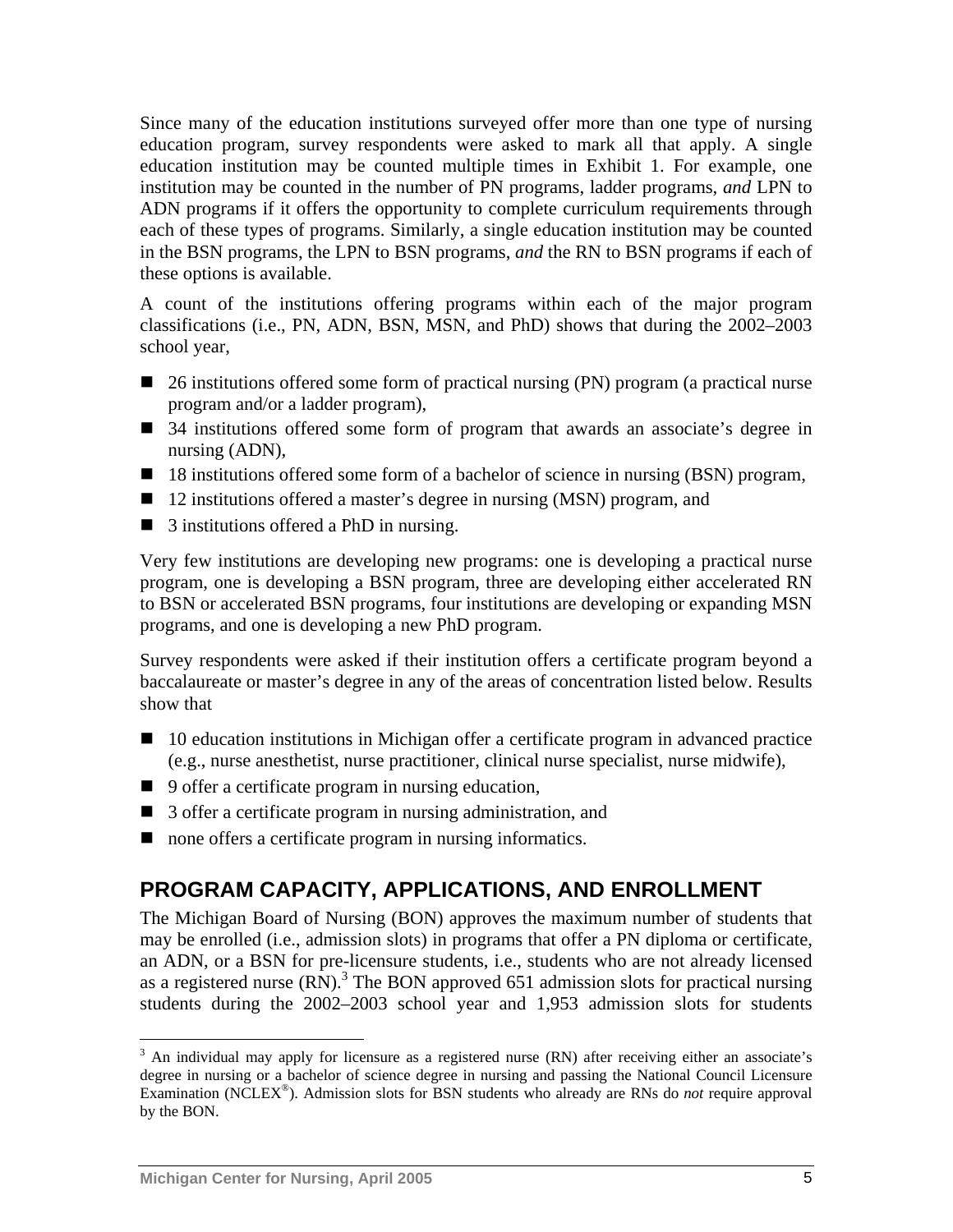seeking an ADN. An additional 1,448 admission slots were approved for students entering a ladder program, which combines a practical nursing program with an ADN program (see Exhibit 2).

#### **EXHIBIT 2**  Capacity of Nursing Education Programs and Enrollment, 2002–2003 School Year

|                                                                                          | <b>PN</b><br>programs | Ladder<br>programs | <b>ADN</b><br>programs | <b>BSN</b> programs<br>(pre-licensure) |
|------------------------------------------------------------------------------------------|-----------------------|--------------------|------------------------|----------------------------------------|
| Number of admission<br>slots approved by the<br><b>BON</b>                               | 651                   | 1.448              | 1,953                  | 1,471                                  |
| Number of students newly<br>enrolled (admitted during<br>2002-2003 and began<br>classes) | 615                   | 1.270              | 1,860                  | 1,252                                  |
| Number of unfilled slots                                                                 | 36                    | 178                | 93                     | 219                                    |

SOURCE: *Michigan Center for Nursing Survey of Nursing Education Programs 2002–2003*.

NOTE: All of the institutions offering distinct PN programs and/or ADN programs were able to provide data on both the number of admission slots approved by the BON *and* the number of new enrollments. Two institutions offering ladder programs did not report the number of new enrollees; the number of admission slots was used to estimate new enrollees for these two programs. Of the 16 institutions offering BSN programs for pre-licensure students, three did not report the number of admission slots approved by the BON. The number of new enrollments was used to estimate the number of admission slots for these three programs.

Half of the institutions offering PN programs (6 out of 13) did not fill the number of admission slots approved by the BON. One-third (5 out of 14) of the institutions offering ladder programs reported that they did not fill their admission slots. Two-thirds (14 out of 20) of institutions offering ADN programs (other than ladder programs) did not fill their admission slots. An estimated 8 percent (307) of the total admission slots for PN and ADN students were unfilled during 2002–2003 in the PN, ladder, and ADN programs combined.

There were an estimated 1,471 admission slots for pre-licensure students seeking a bachelor of science in nursing degree in 2002–2003. While eight out of 16 institutions reported that they did not fill all their slots, some programs were granted an exception by the BON to fill additional slots above their approved capacity. Overall, an estimated 15 percent (219) of the admission slots for pre-licensure BSN students were unfilled in 2002–2003.

The survey of nursing education programs did not ask why admission slots were not filled. Difficulty filling admission slots could be related to the immediate capacity of the program (e.g., lack of availability of faculty, facilities, or clinical placement sites to support the approved admission slots), to factors related to the applicants (e.g., too few qualified applicants, affordability of the program for the applicant, enrollment of the applicant in another program), or to a combination of factors. The explanation may differ for different education institutions. For example, five BSN programs report fewer qualified applicants than the number of admission slots approved for their pre-licensure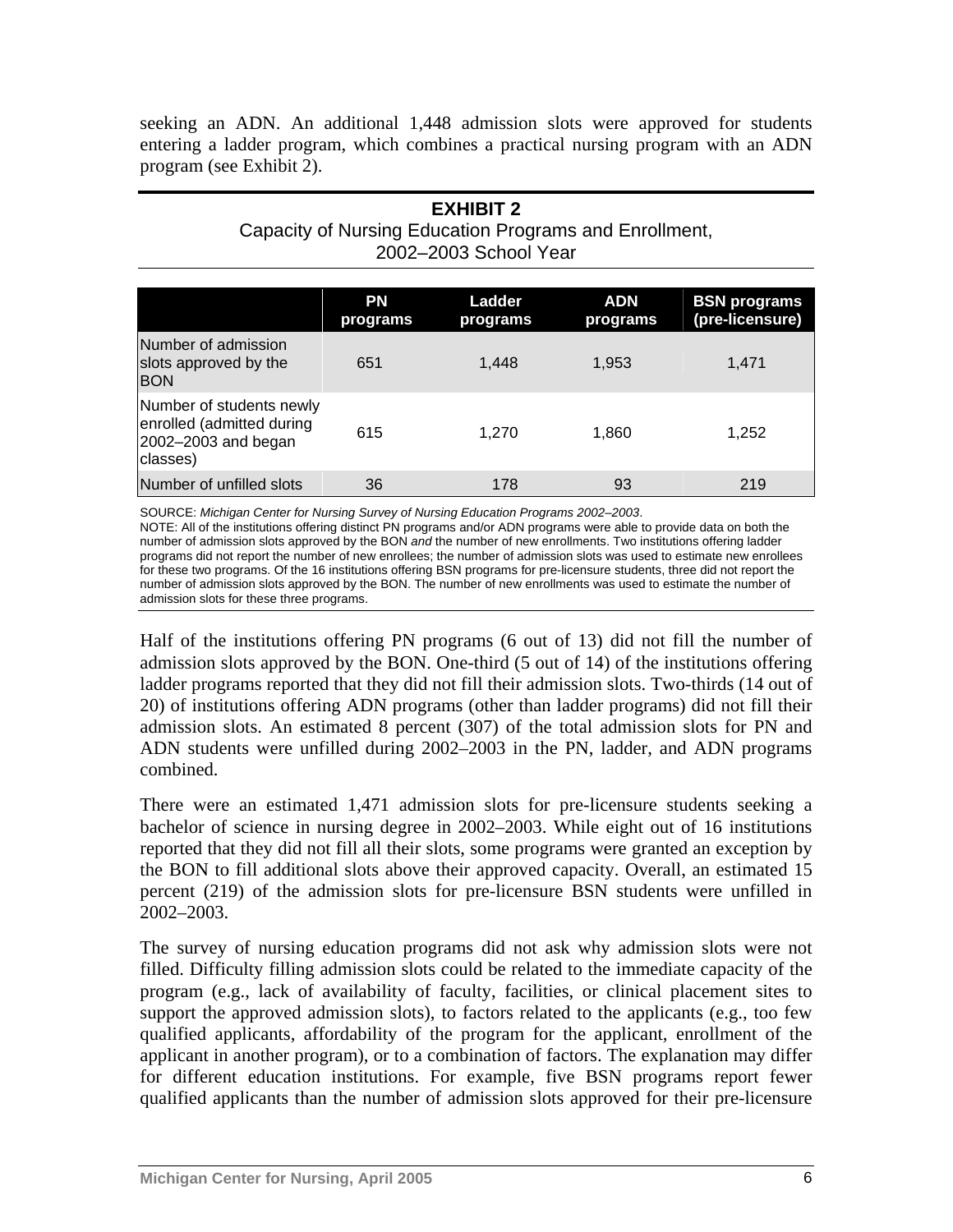programs, while two other BSN programs report more than enough qualified applicants, but they still did not fill all their approved admission slots. Similar variation is found among other types of nursing programs; some PN, ladder, and ADN programs report fewer qualified applicants but most report more qualified applicants than the number of admission slots.

As a result, while some admission slots are going unfilled, for the state as a whole there are qualified applicants who are not being enrolled. Forty-one of the 51 education institutions surveyed provided data on the number of applicants, the number of applicants meeting minimum admission requirements, and the number of students newly enrolled. According to the aggregate data available for the undergraduate nursing education programs at these institutions (see Exhibit 3):

- PN programs report that 25 percent (149) of qualified applicants were not enrolled.
- Ladder programs report 52 percent (925) of qualified applicants were not enrolled.
- ADN programs report that 32 percent (653) of qualified applicants were not enrolled.
- BSN programs report that 24 percent (370) qualified applicants were not enrolled.

#### **EXHIBIT 3**

Applications Compared to Enrollment for Institutions with Complete Data,<sup>a</sup> 2002–2003 School Year

|                                                                                          | <b>PN</b><br>programs | Ladder<br>programs | <b>ADN</b><br>programs | <b>BSN programs</b><br>(pre-licensure) |
|------------------------------------------------------------------------------------------|-----------------------|--------------------|------------------------|----------------------------------------|
| Number of applicants <sup>b</sup>                                                        | 1,008                 | 2,355              | 3,131                  | 2,240                                  |
| Number of applicants <sup>b</sup><br>meeting minimum<br>admission requirements           | 590                   | 1.765              | 2,033                  | 1,568                                  |
| Number of students newly<br>enrolled (admitted during<br>2002-2003 and began<br>classes) | 441                   | 840                | 1,380                  | 1.198                                  |
| Number of qualified<br>applicants not enrolled <sup>b</sup>                              | 149                   | 925                | 653                    | 370                                    |

SOURCE: Michigan Center for Nursing Survey of Nursing Education Programs 2002-2003.

<sup>a</sup>Forty-one out of 51 institutions were able to provide data on the number of applicants, the number of applicants meeting minimum admission requirements, *and* the number of students newly enrolled. Therefore, this table presents data for only 10 out of 13 institutions offering PN programs, 10 out of 14 institutions offering ladder programs, 16 out of 20 institutions offering ADN programs, and 14 out of 16 institutions offering pre-licensure BSN programs.

<sup>b</sup>The number of applicants and the number of applicants meeting minimum admission requirements are based on the number of *applications* received by each institution. Many students apply to more than one institution, and it is not possible to adjust the estimate for applications to multiple schools by a single student. Therefore, these numbers are likely to exaggerate the size of the overall applicant pool for these programs and the number of applicants not enrolled.

# **GRADUATES**

Nurses may enter the workforce with a certificate or degree from a practical nursing program (PN), a combined practical nursing and associate's degree program (ladder), an associate's degree program (ADN), or a bachelor's degree program (BSN). During the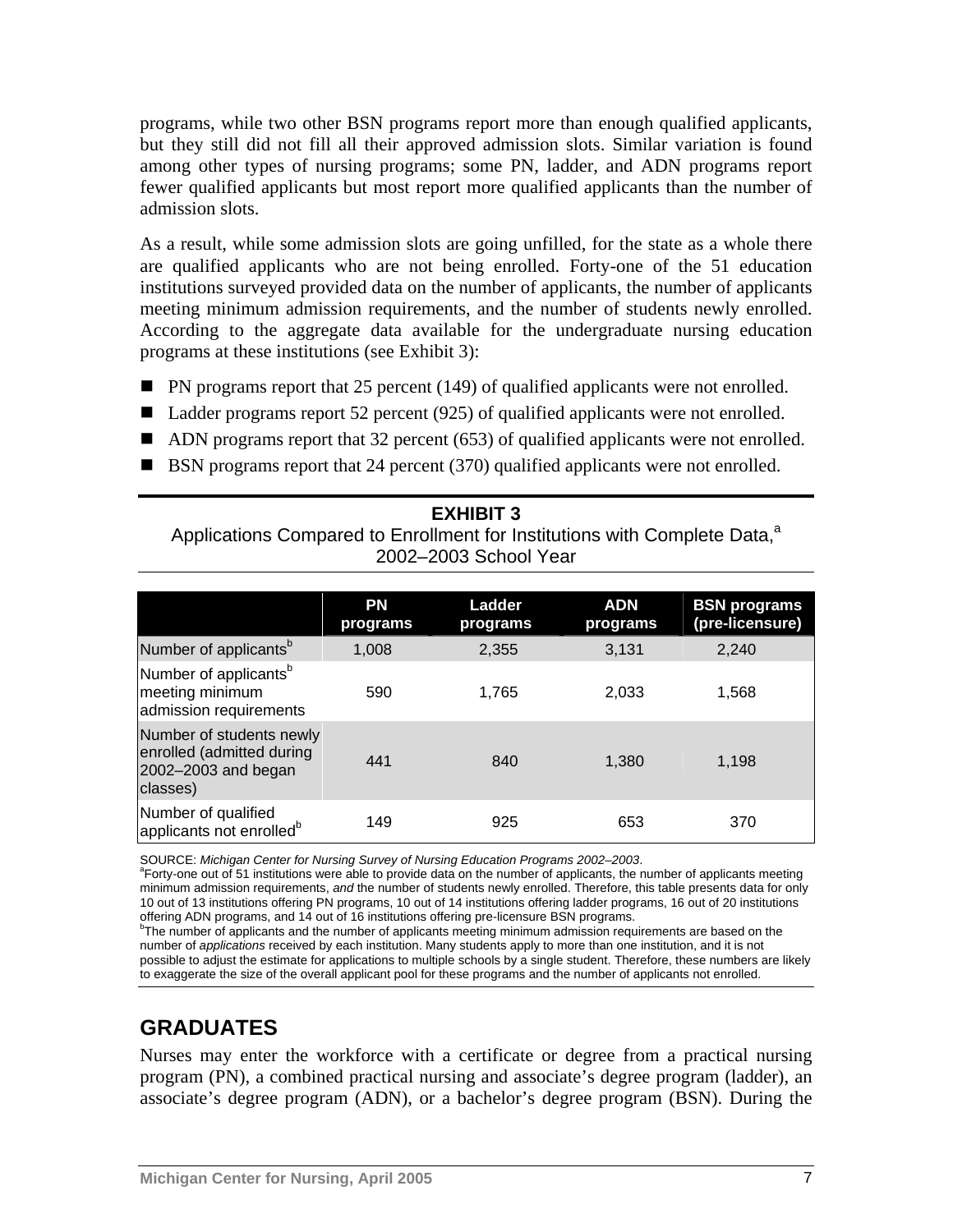2002–2003 school year, based on survey responses, an estimated 3,951 graduates received a certificate or degree [th](#page-7-0)rough one of these programs. This is a decrease compared to recent years, driven by a decrease in the number of graduates from BSN programs (see Exhibit 4).

**EXHIBIT 4** 

| <b>Graduates of Nursing Education Programs,</b><br>1997-2000 and 2002-2003 |         |         |           |           |
|----------------------------------------------------------------------------|---------|---------|-----------|-----------|
|                                                                            | 1997-98 | 1998-99 | 1999-2000 | 2002-2003 |
| PN graduates <sup>a</sup>                                                  | 967     | 934     | 935       | 1,049     |
| ADN graduates <sup>a</sup>                                                 | 1,886   | 1,764   | 1,708     | 1,772     |
| BSN graduates <sup>b</sup>                                                 | 1,407   | 1,346   | 1,404     | 1,130     |
| Total PN, ADN and BSN                                                      | 4,260   | 4,044   | 4,047     | 3,951     |
| MSN graduates <sup>c</sup>                                                 | n/a     | n/a     | n/a       | 200       |
| PhD graduates                                                              | n/a     | n/a     | n/a       | 16        |

SOURCES: *Michigan Center for Nursing Survey of Nursing Education Programs 2002–2003*; and, *Study of the Current and Future Needs of the Professional Nursing Workforce in Michigan*, prepared for the Michigan Department of Consumer

<sup>a</sup> Ladder program graduates are included in the number of students who graduated from a PN program or in the number

who graduated from an ADN program depending on which portion of the program they completed.<br>
BSN graduates includes pre-licensure BSN students and RNs completing a BSN.

Three MSN programs did not report the number of MSN graduates in 2002–2003.

Not all of these graduates are new to the practice of nursing. Some of the graduates of ADN programs have been working as licensed practical nurses (LPNs) before receiving their ADN. Some of the BSN graduates have been working as an LPN or as a registered nurse (RN) with an ADN before receiving their BSN. For example, survey data show that one-fourth of BSN students newly enrolled in Michigan nursing education programs during 2002–2003 were already licensed as RNs.

Survey respondents reported 216 graduates from advanced degree programs during 2002–2003 (200 MSN graduates and 16 PhD graduates). These nurses do not add to the number of nurses in the workforce, but they do add to the number of nurses who have the credentials required for nursing program faculty and upper-level positions in health care administration.

## **STUDENT DEMOGRAPHICS**

Survey respondents were asked to provide demographic information for students enrolled during the 2002–2003 school year. Three-fourths of the nursing education programs provided information on the gender of their students, two-thirds of the programs provided information on race and ethnicity, and only half provided information on the age of their students.

<span id="page-7-0"></span>The percentage of students by gender, race/ethnicity, and age is shown in Exhibit 5 for each type of nursing education program, based on the data available. The percentage of students by gender is similar across all types of programs, except that a smaller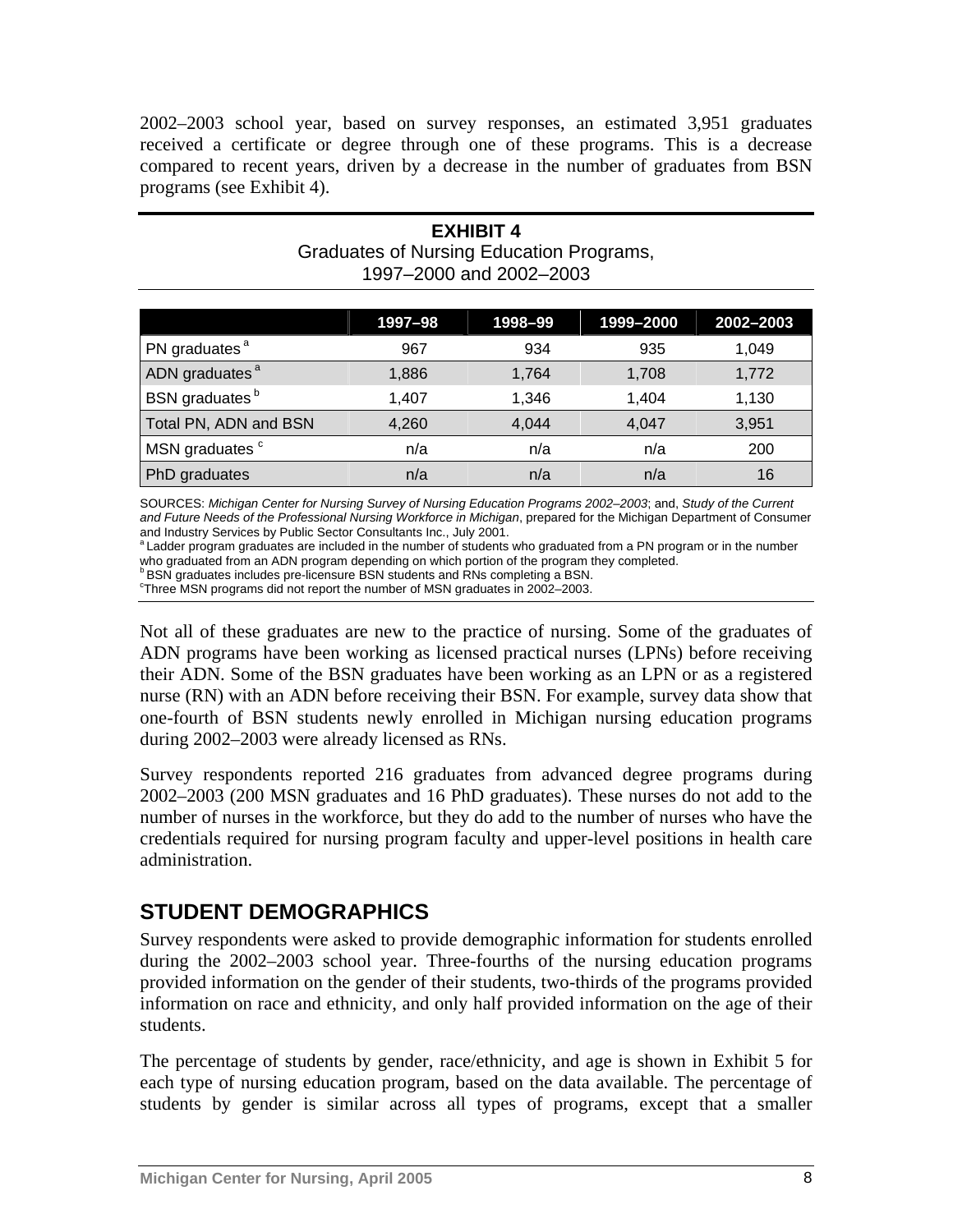percentage of PhD students are male. The distribution of students by race/ethnicity is also similar across all types of programs, with the exception of fewer African Americans represented in the MSN student population. The PN and ADN programs have a higher percentage of students over the age of 25 than the BSN programs. As might be expected, the percentage of students in older age brackets is higher for MSN and PhD students.

#### **EXHIBIT 5**

Demographic Characteristics of Nursing Students, 2002–2003 School Year

|                                          | Percentage of         |                        |                        |                        |                 |
|------------------------------------------|-----------------------|------------------------|------------------------|------------------------|-----------------|
|                                          |                       |                        |                        |                        |                 |
|                                          | <b>PN</b><br>students | <b>ADN</b><br>students | <b>BSN</b><br>students | <b>MSN</b><br>students | PhD<br>students |
| Gender                                   |                       |                        |                        |                        |                 |
| Female                                   | 92%                   | 92%                    | 92%                    | 91%                    | 99%             |
| Male                                     | 8                     | 8                      | 8                      | 9                      | 1               |
| <b>Race/Ethnicity</b>                    |                       |                        |                        |                        |                 |
| American Indian/Alaskan<br><b>Native</b> | $\overline{2}$        | 1                      | 1                      | 1                      | $\mathbf 0$     |
| Asian or Pacific Islander                | $<$ 1                 | $\overline{2}$         | 3                      | $\overline{2}$         | $\overline{2}$  |
| Black, Non-Hispanic                      | 9                     | 9                      | 10                     | 5                      | 10              |
| Hispanic                                 | $\overline{2}$        | $\overline{2}$         | $\overline{2}$         | $\overline{2}$         | 0               |
| White, Non-Hispanic                      | 85                    | 84                     | 79                     | 86                     | 69              |
| Other/Unknown                            | $\overline{2}$        | 3                      | 5                      | 5                      | 19              |
| Age                                      |                       |                        |                        |                        |                 |
| $<$ 25                                   | 30                    | 35                     | 56                     | $\overline{2}$         | $\mathbf{1}$    |
| $25 - 29$                                | 28                    | 24                     | 12                     | 24                     | 6               |
| $30 - 39$                                | 29                    | 29                     | 18                     | 36                     | 34              |
| $40 - 49$                                | 11                    | 10                     | 11                     | 28                     | 28              |
| $50 - 59$                                | $\overline{2}$        | $\overline{2}$         | 3                      | 10                     | 30              |
| $60+$                                    | $\leq$ 1              | $\leq$ 1               | $<$ 1                  | $\mathbf 0$            | 1               |

SOURCE: *Michigan Center for Nursing Survey of Nursing Education Programs 2002–2003.* 

NOTE: Three-fourths of the nursing education programs provided information on the gender of their students, two-thirds of the programs provided information on race and ethnicity, and only half provided information on the age of their students. NOTE: Percentages may not total 100% due to rounding.

## **FACULTY**

Survey respondents were asked to provide the number of full-time faculty positions, the number of full-time positions filled by exception, the number of full-time vacancies, the number of adjunct faculty positions, and the number of adjunct faculty vacancies. All of the institutions were able to provide the number of filled, full-time faculty positions, but the responses to the other questions were incomplete (see Exhibit 6). Based on the data provided, the overall vacancy rate for full-time faculty positions in nursing education programs is 5 percent; the vacancy rate for adjunct faculty positions is 2 percent.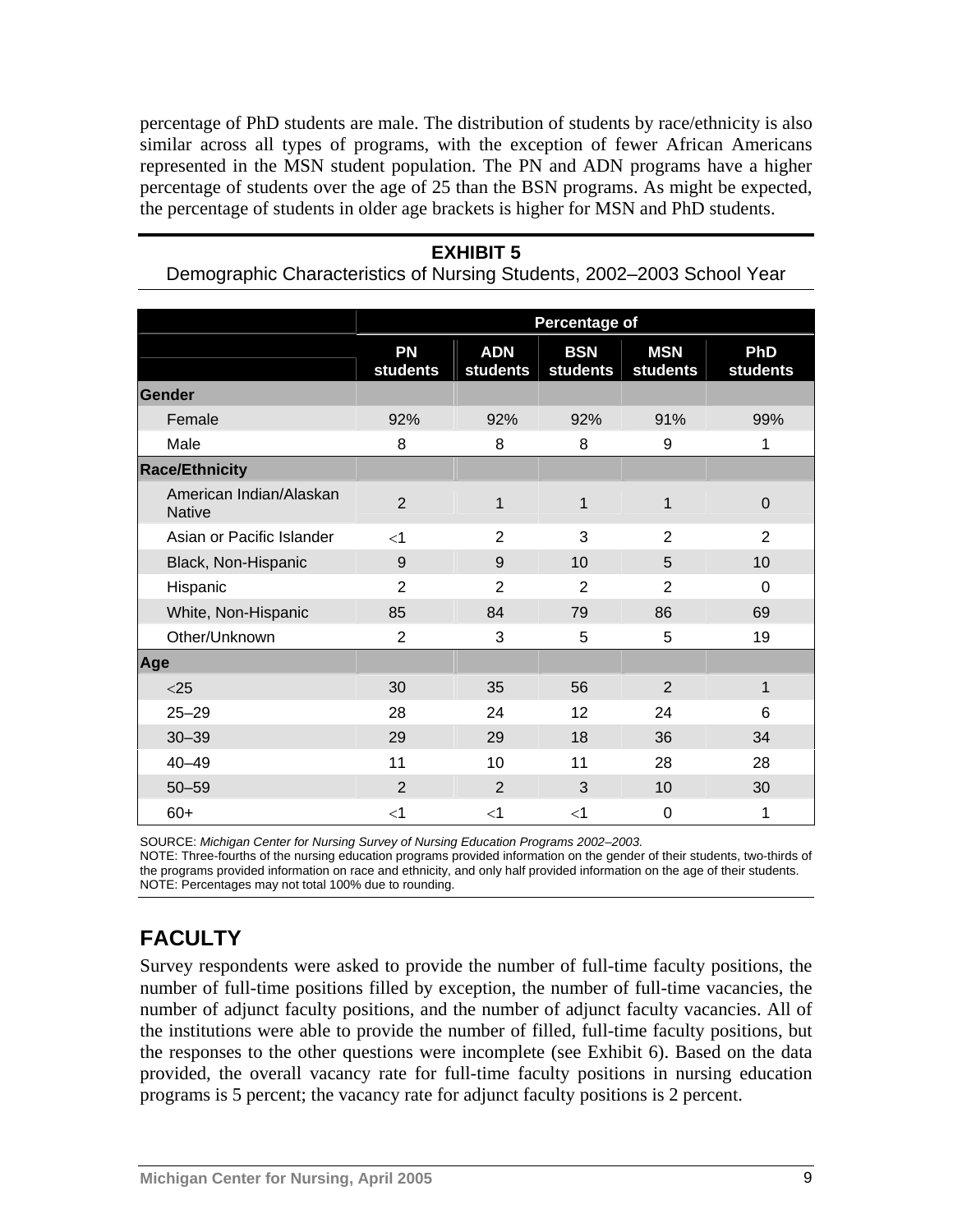## **EXHIBIT 6**

#### Number of Faculty and Vacancies in Michigan Nursing Education Programs, 2002–2003 School Year

| <b>Category</b>                                                                                                                                                    | <b>Number</b> |
|--------------------------------------------------------------------------------------------------------------------------------------------------------------------|---------------|
| <b>Filled</b> full-time faculty positions (including positions filled by exception <sup>a</sup> )<br>[based on responses from all 51 institutions surveyed]        | 634           |
| <b>Full-time faculty positions filled by exception</b><br>[based on responses from 47 institutions out of 51 surveyed]                                             | 6             |
| Full-time faculty <b>vacancies</b> (open positions that the program is actively<br>trying to fill)<br>[based on responses from 47 institutions out of 51 surveyed] | 33            |
| <b>Filled</b> adjunct faculty positions<br>[based on responses from 47 institutions out of 51 surveyed]                                                            | 733           |
| Adjunct faculty <b>vacancies</b> (open positions that the program is actively<br>trying to fill)<br>[based on responses from 41 institutions out of 51 surveyed]   | 17            |
| SOURCE: Michigan Center for Nursing Survey of Nursing Education Programs 2002–2003.                                                                                |               |

SOURCE: *Michigan Center for Nursing Survey of Nursing Education Programs 2002–2003*.<br><sup>a</sup>Positions filled by exception are filled by a candidate who currently does not meet state faculty credential requirements for the position but is working toward completion of the required degree, and for whom the school has received Michigan Board of Nursing approval pending completion of credential requirements.

Overall, there are more adjunct faculty than full-time faculty in nursing education programs. The use of adjunct faculty is most pronounced in the ADN programs; for every filled full-time position in ADN programs, there are two filled adjunct positions. The reverse is true for BSN programs: for every filled adjunct position there are two filled full-time positions.

Survey respondents were also asked to provide demographic information on their fulltime and adjunct faculty. Forty-six out of 51 institutions provided data on the race/ethnicity and age of full-time faculty; 34 institutions provided the race/ethnicity information and 29 provided the age of adjunct faculty.

As shown in Exhibit 7,

- 3 percent of faculty are male,
- 89 percent of full-time faculty and 86 percent of adjunct faculty are white,
- 8 percent of full-time faculty and 9 percent of adjunct faculty are African American (black, non-Hispanic),
- 2 percent of full-time faculty and 1 percent of adjunct faculty are Asian or Pacific Islander,
- 1 percent of faculty are Hispanic and less than 1 percent are American Indian/Alaskan Native,
- more than one-third of full-time faculty are 55 years of age or older, and
- more than half of adjunct faculty are 45 years of age or older.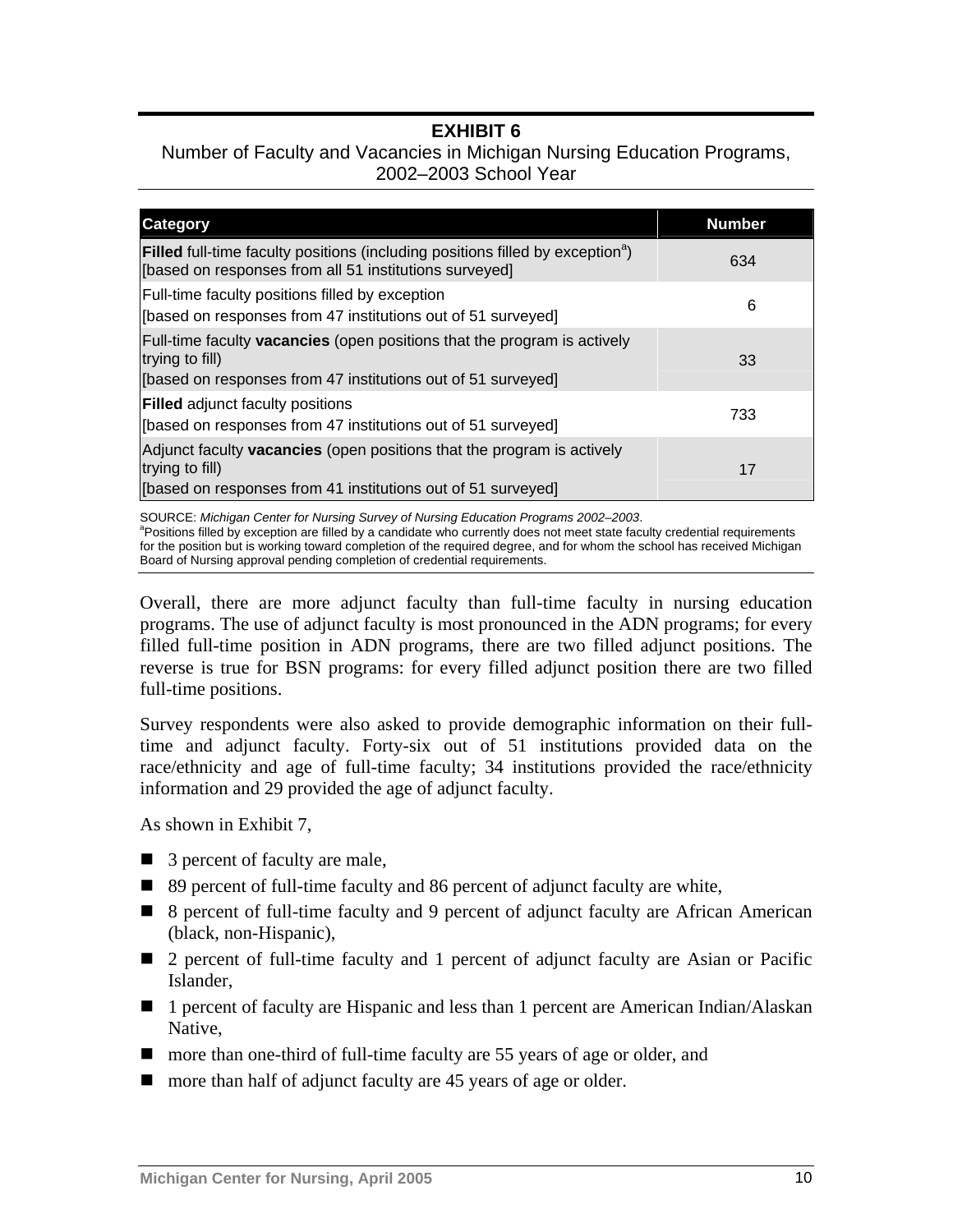**EXHIBIT 7** 

|                                | Percentage of<br>full-time faculty | <b>Percentage of</b><br>adjunct faculty |
|--------------------------------|------------------------------------|-----------------------------------------|
| Gender                         |                                    |                                         |
| Female                         | 97%                                | 97%                                     |
| Male                           | 3                                  | 3                                       |
| <b>Race/Ethnicity</b>          |                                    |                                         |
| American Indian/Alaskan Native | $\leq$ 1                           | $<$ 1                                   |
| Asian or Pacific Islander      | $\overline{2}$                     | 1                                       |
| Black, Non-Hispanic            | 8                                  | 9                                       |
| Hispanic                       | 1                                  | 1                                       |
| White, Non-Hispanic            | 89                                 | 86                                      |
| Other/Unknown                  | $<$ 1                              | 3                                       |
| Age                            |                                    |                                         |
| 24 and under                   | $\Omega$                           | $<$ 1                                   |
| $25 - 34$                      | 3                                  | 12 <sup>2</sup>                         |
| $35 - 44$                      | 17                                 | 28                                      |
| $45 - 54$                      | 45                                 | 40                                      |
| $55 - 64$                      | 33                                 | 17                                      |
| $65 - 74$                      | 3                                  | $\overline{2}$                          |
| $75+$                          | $\overline{0}$                     | 0                                       |

Demographic Characteristics of Faculty, 2002–2003 School Year

SOURCE: *Michigan Center for Nursing Survey of Nursing Education Programs 2002–2003.*  NOTE: Forty-six out of 51 institutions provided data on the race/ethnicity and age of full-time faculty; 34 institutions provided the race/ethnicity information and 29 provided the age of adjunct faculty.

# **ISSUES AFFECTING PROGRAM CAPACITY**

Survey respondents were asked which, if any, of the following issues are of concern for their program. Respondents mentioned most often difficulty filling faculty positions, followed by the lack of support available for clinical placements for nursing students. Of the 51 institutions surveyed,

- 36 have difficulty filling full-time and/or adjunct faculty positions in particular specialty areas,
	- 18 have difficulty filling *full-time* faculty positions in administration, community health, gerontology, med-surg, obstetrics/maternity, pediatrics, and/or psychology/mental health,
	- 29 have difficulty filling *adjunct* faculty positions in geriatrics, maternal & child health, med-surg, obstetrics, pediatrics, and/or psychology/mental health,
- 23 lack enough *sites* for clinical placements for nursing students,
- 14 lack enough *preceptors* for clinical placements for nursing students,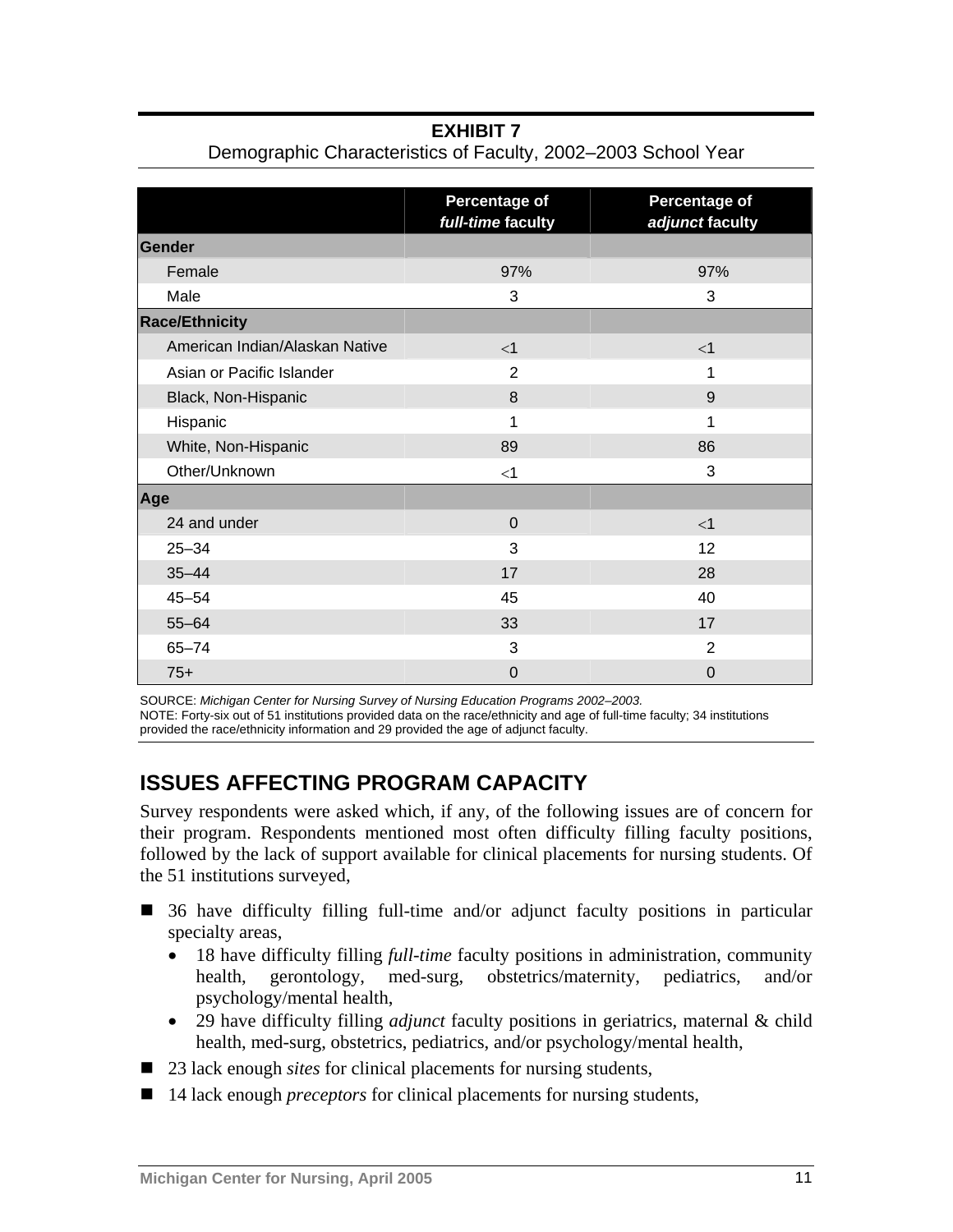- $\blacksquare$  11 lack enough classroom facilities for nursing students, and
- $\blacksquare$  11 lack funding support.

Respondents who wrote in additional comments provided details about the difficulties they face filling faculty positions, finding clinical placement sites, and obtaining funding support. One notes the lack of nurses with an MSN in certain geographic areas where they are needed to fill adjunct faculty positions. Three comments stress the difficulty in securing clinical placement sites; one noting that specialty sites, such as pediatrics, are particularly difficult to find, and another lamenting that there are some agencies that could take more students but will not. Two comments indicate that availability of clinical lab facilities is an issue.

Lack of funding support reduces funding available for faculty salaries, clerical support, and maintenance. As one respondent says,

The cost of operating a nursing program far exceeds the revenue. With budget cutbacks this does not position an organization to look favorably on expanding programming, even though the number of applicants has increased and the organization has a desire to respond to the nursing shortage.

One respondent says that all of the issues faced by nursing programs "require much creativity and negotiation." Along the same lines, another suggests that collaboration may be the key: "We are diluting our resources in so many of us doing the same thing. Imagine what we could do if only one or two of us conducted an RN completion program in a given area of the state."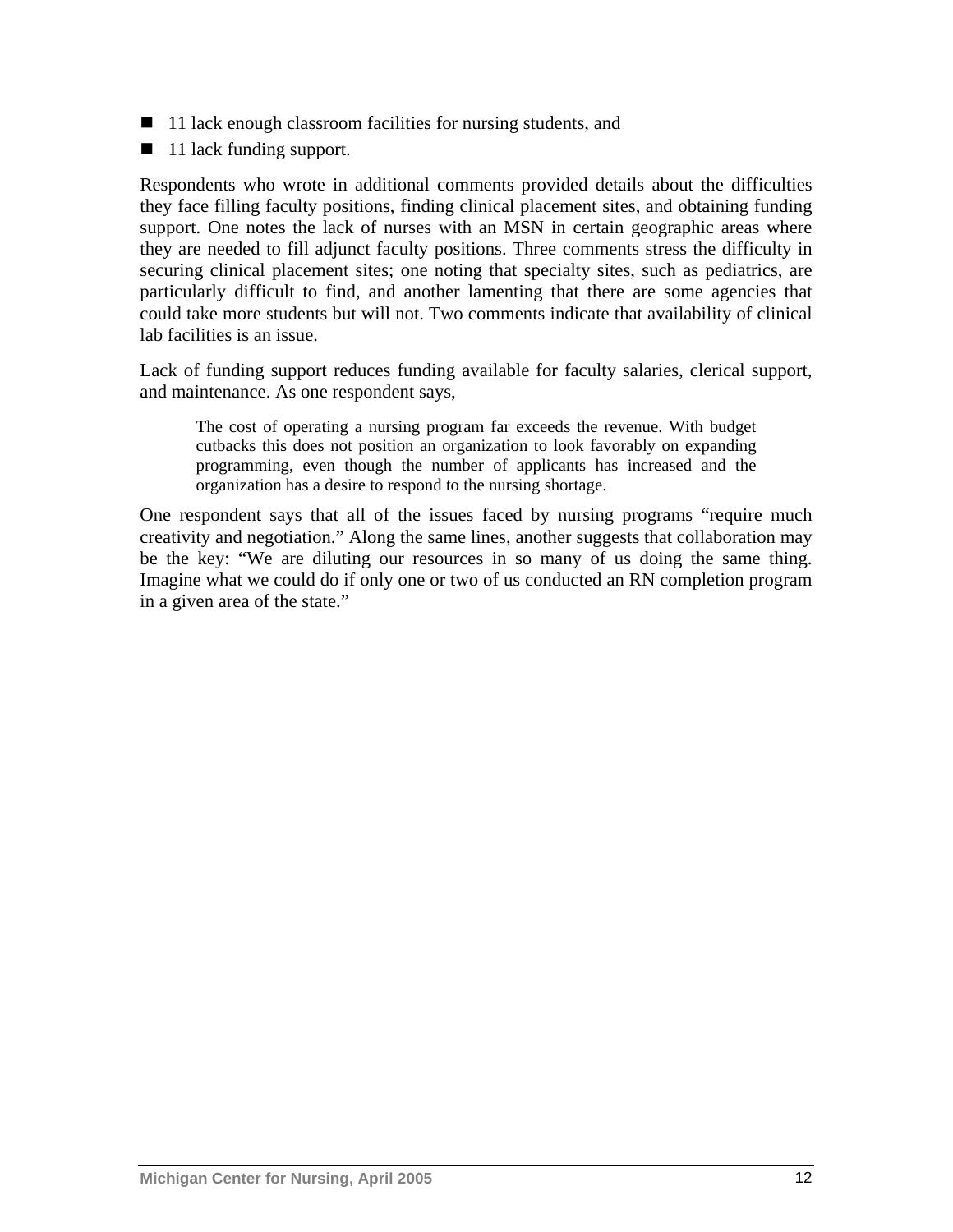# **Attachment:**  *Nursing Education Programs Survey Instrument*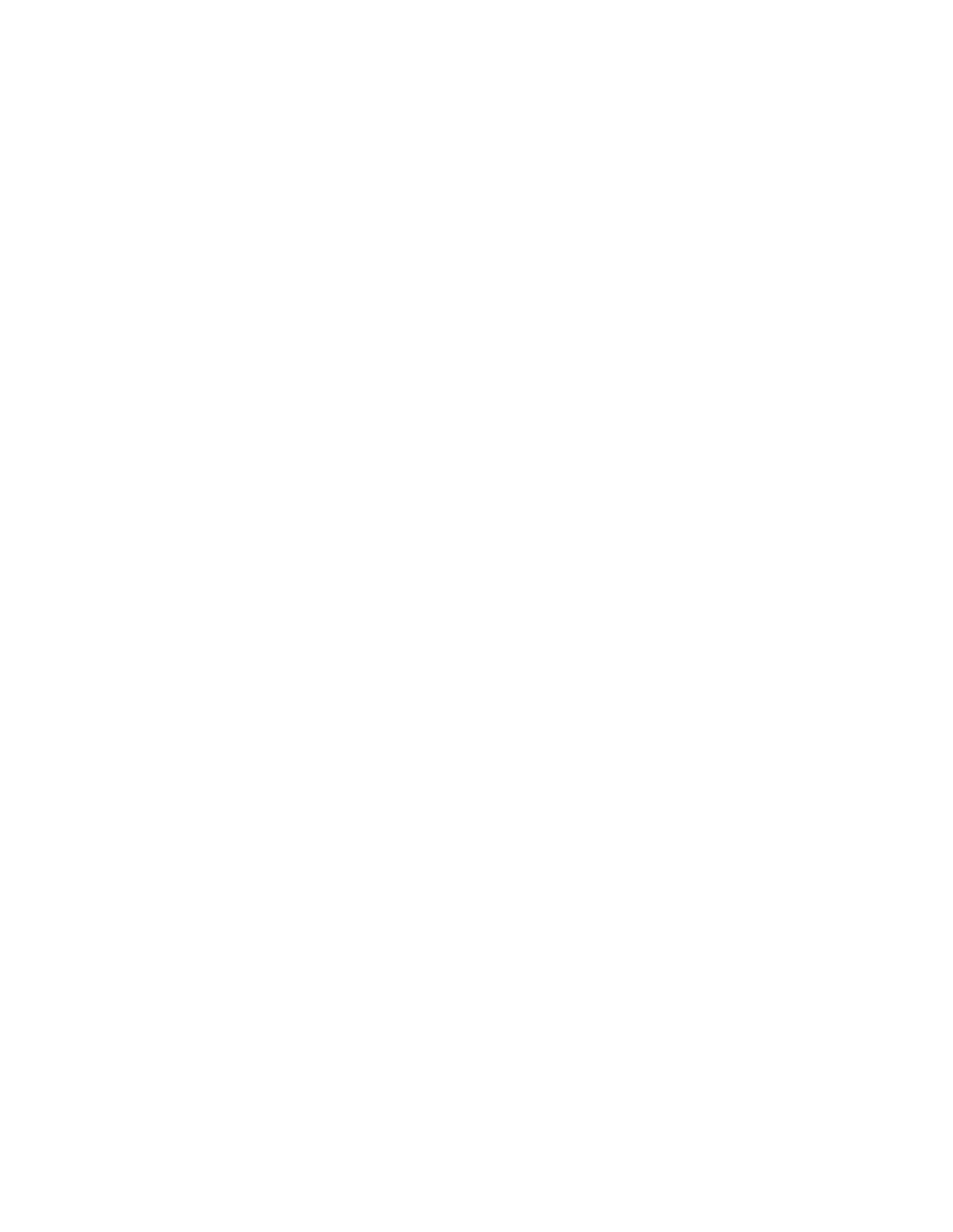

# *Survey of Nursing Education Programs*

### **INSTRUCTIONS**

This information is being collected by the Michigan Center for Nursing to describe the capacity of nursing education programs in Michigan. The results of this survey (and future, annual surveys of nursing education programs) will provide data for educational institutions and state decision makers regarding trends in enrollment, graduations, and availability of faculty.

The information you provide will be confidential; the identity of individual respondents or institutions will not be shared with anyone. Data will be aggregated and summarized before it is released.

It is important for all nursing education programs in Michigan to respond to the survey to increase the value of the findings. Please complete the survey with information for all nursing education programs offered by your parent institution during the 2002–2003 school year. **Return the completed form in the envelope provided by March 31, 2004.** Thank you for your participation.

If you have questions about the survey, you may call Jane Powers at Public Sector Consultants Inc., (517) 484–4954.

#### **1. Identifying Information**

| Name of parent institution (college or university):                                    |
|----------------------------------------------------------------------------------------|
| Name of nursing program:                                                               |
| Name of the primary administrator for the nursing program:                             |
| Title of this individual:                                                              |
| Phone number:                                                                          |
| E-mail address:                                                                        |
| Fax number:                                                                            |
| Name of person to contact for clarification of information<br>reported on this survey: |
| Phone number for this person:                                                          |
|                                                                                        |

**2. Please provide the ZIP code for each campus location where your nursing program offers classes: \_\_\_\_\_\_\_\_\_\_\_\_\_\_\_\_\_\_\_\_\_\_\_\_\_\_\_\_\_\_\_\_\_\_\_\_\_\_\_\_\_\_\_\_\_\_\_\_\_\_\_\_\_\_\_\_\_\_\_\_\_\_\_**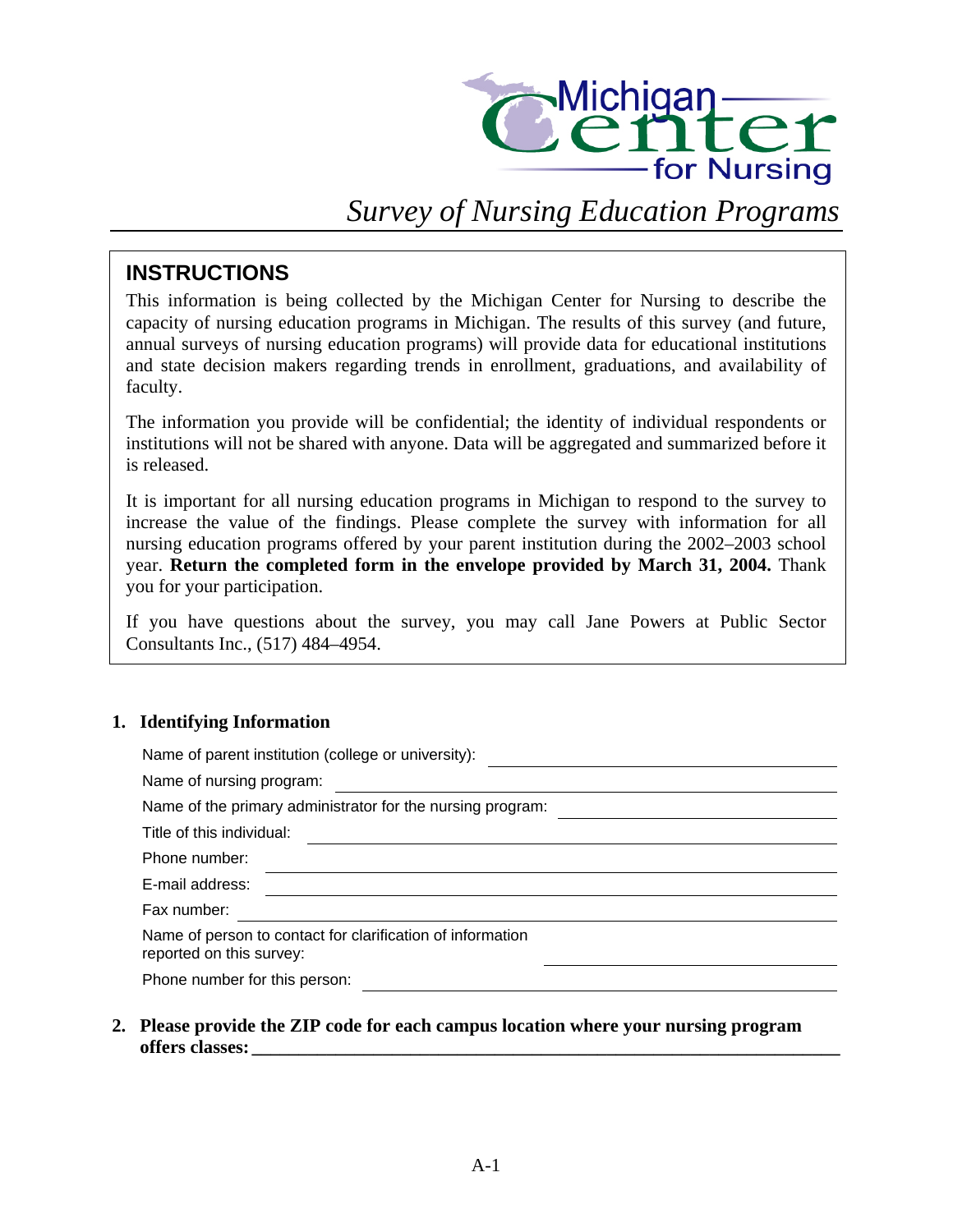## **3. What type of nursing programs are offered by your parent institution?**  (*Mark all that apply.*)

|                                                                                                                                                                                                                                                                    |        | <b>Being</b><br><b>Developed</b><br>Offered or Expanded | <b>Discontinued</b><br><b>Since</b><br>2002-03 |
|--------------------------------------------------------------------------------------------------------------------------------------------------------------------------------------------------------------------------------------------------------------------|--------|---------------------------------------------------------|------------------------------------------------|
| <b>Non-Baccalaureate Programs</b>                                                                                                                                                                                                                                  |        |                                                         |                                                |
| Practical Nurse (PN)-A program that requires at least one year of<br>full-time coursework and awards a diploma or certificate of completion<br>as a practical nurse (Do not mark ladder programs here.)<br>"Ladder" Program: Practical Nurse (PN) combined with an | □      | □                                                       | □                                              |
| associate's degree in nursing (ADN)-After completing one year or<br>more of coursework, students meet requirements for licensure as a<br>practical nurse; after completing additional years of coursework<br>students are awarded an associate's degree in nursing | □      | $\Box$                                                  | $\Box$                                         |
| Licensed Practical Nurse (LPN) to ADN-A program that admits<br>LPNs and awards an associate's degree in nursing                                                                                                                                                    | □      | □                                                       | □                                              |
| Paramedic to ADN-A program that admits paramedics and awards<br>an associate's degree in nursing                                                                                                                                                                   | □      | □                                                       | □                                              |
| Associate's degree in nursing (ADN)-A program that requires at<br>least two academic years of full-time college coursework and awards<br>an associate's degree in nursing (Do not mark ladder programs here.)                                                      | □      | □                                                       | □                                              |
| <b>Baccalaureate Programs</b>                                                                                                                                                                                                                                      |        |                                                         |                                                |
| Bachelor of science in nursing (BSN)-Admits students with no<br>previous nursing education and awards a bachelor of science degree<br>in nursing; requires at least four academic years of college<br>coursework                                                   | $\Box$ | п                                                       | $\Box$                                         |
| LPN to bachelor of science in nursing (BSN)-Admits LPNs and                                                                                                                                                                                                        | □      | □                                                       | □                                              |
| awards a bachelor of science degree in nursing                                                                                                                                                                                                                     |        |                                                         |                                                |
| Registered Nurse (RN) to bachelor of science in nursing (BSN)-<br>Admits RNs and awards a bachelor of science degree in nursing                                                                                                                                    | $\Box$ | ◻                                                       | ◻                                              |
| Accelerated RN to bachelor of science in nursing (BSN)-Admits<br>RNs and awards a bachelor of science degree in nursing in less time<br>than the RN to BSN program                                                                                                 | □      | □                                                       | □                                              |
| Accelerated BSN-Admits students with a previous baccalaureate<br>degree in another discipline and awards a BSN in an accelerated<br>format                                                                                                                         | □      | $\Box$                                                  | $\Box$                                         |
| <b>Master of Science Programs</b>                                                                                                                                                                                                                                  |        |                                                         |                                                |
| RN to BSN to master of science in nursing (MSN)-Admits RNs<br>and awards a BSN and an MSN                                                                                                                                                                          | $\Box$ | □                                                       | □                                              |
| RN to MSN-Admits RNs and awards a master of science in nursing                                                                                                                                                                                                     | □      | □                                                       | □                                              |
| <b>BSN to MSN</b> —Admits only students with a baccalaureate nursing<br>degree and awards a master of science in nursing                                                                                                                                           | □      | □                                                       | □                                              |
| <b>Doctoral Programs</b>                                                                                                                                                                                                                                           |        |                                                         |                                                |
| <b>BSN to PhD</b> —Admits students with a BSN and confers a doctorate in<br>nursing                                                                                                                                                                                | $\Box$ | $\Box$                                                  | $\Box$                                         |
| MSN to PhD-Admits students with an MSN and confers a doctorate<br>in nursing                                                                                                                                                                                       | □      | □                                                       | □                                              |
| Other existing or planned programs, including web-based<br>(please describe)                                                                                                                                                                                       |        |                                                         |                                                |
|                                                                                                                                                                                                                                                                    |        |                                                         |                                                |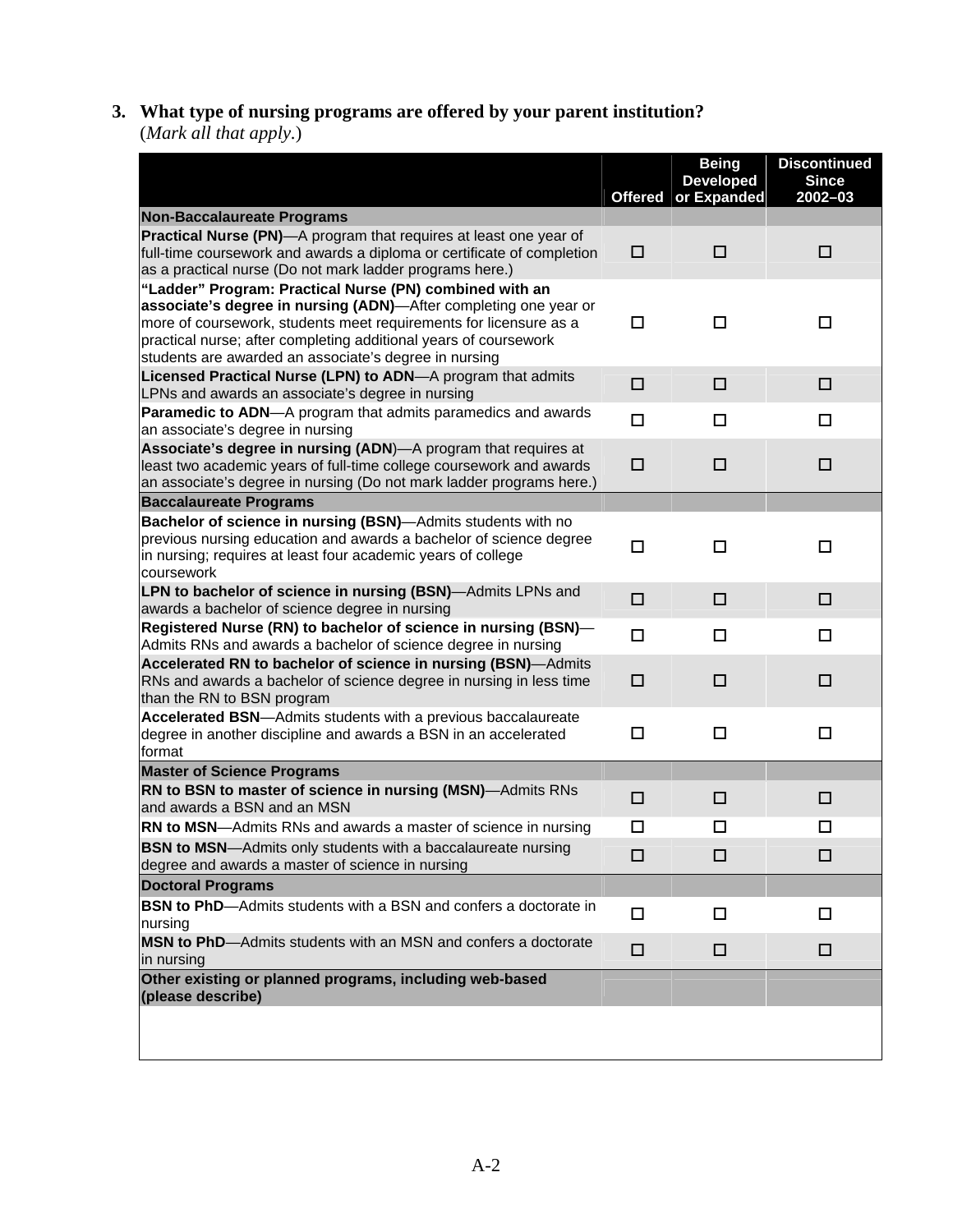- **4. If your institution currently offers a certificate program beyond a baccalaureate or master's degree, what areas of concentration are offered?** (*Mark all that apply.*)
	- $\Box$  Advanced practice (e.g., nurse anesthetist, nurse practitioner, clinical nurse specialist, nurse midwife)
	- $\square$  Nursing education
	- $\Box$  Nursing administration
	- $\square$  Nursing informatics
- **5. Please provide the following information for the** *previous* **school year (Fall 2002 through Summer 2003) for each of the nursing programs offered by your institution.** If you must estimate a number, write a capital "E" next to your estimate (e.g., 150 E). If you are not able to make an estimate, write "NA" for "not available." If your institution does not offer the program, leave the space blank.

Data for "ladder" programs (combined PN and ADN) should be entered in the section designated for ladder programs. **Do not include data for ladder programs in the practical nurse or associate degree sections of this form.**

|                                                                                                                                                     | <b>Data for Previous</b><br><b>School Year</b><br>$(2002 - 03)$ |
|-----------------------------------------------------------------------------------------------------------------------------------------------------|-----------------------------------------------------------------|
| <b>Practical Nurse Program</b>                                                                                                                      |                                                                 |
| Number of admission slots (annual capacity approved by the BON*) for PN students                                                                    |                                                                 |
| Total number of applicants                                                                                                                          |                                                                 |
| Number of applicants who met minimum admission requirements                                                                                         |                                                                 |
| Number of PN students newly enrolled (students who were admitted to the program in 2002-03<br>and started classes)                                  |                                                                 |
| Total number of students enrolled in the PN program (all students attending classes in 2002-03,<br>including students admitted in prior years)      |                                                                 |
| Number of PN graduates (total number of graduates between September 2002 and August 2003)                                                           |                                                                 |
| <b>Ladder Program (PN and ADN combined)</b>                                                                                                         |                                                                 |
| Number of admission slots (annual capacity approved by the BON*) for ladder program students                                                        |                                                                 |
| Total number of applicants                                                                                                                          |                                                                 |
| Number of applicants who met minimum admission requirements                                                                                         |                                                                 |
| Number of students newly enrolled (students who were admitted to the first year of the program in<br>2002-03 and started classes)                   |                                                                 |
| Total number of students enrolled in the ladder program (all students attending classes in 2002-<br>03, including students admitted in prior years) |                                                                 |
| Number of students completing requirements for the PN portion of the ladder program (between<br>September 2002 and August 2003)                     |                                                                 |
| Number of ADN graduates (total number of graduates between September 2002 and August 2003)                                                          |                                                                 |
| <b>Associate Degree in Nursing Program</b>                                                                                                          |                                                                 |
| Number of admission slots (annual capacity approved by the BON*) for ADN students                                                                   |                                                                 |
| Total number of applicants                                                                                                                          |                                                                 |
| Number of applicants who met minimum admission requirements                                                                                         |                                                                 |
| Number of ADN students newly enrolled (students who were admitted to the program in 2002-03<br>and started classes)                                 |                                                                 |
| Total number of students enrolled in the ADN program (all students attending classes in 2002-03,<br>including students admitted in prior years)     |                                                                 |
| Number of ADN graduates (total number of graduates between September 2002 and August 2003)                                                          |                                                                 |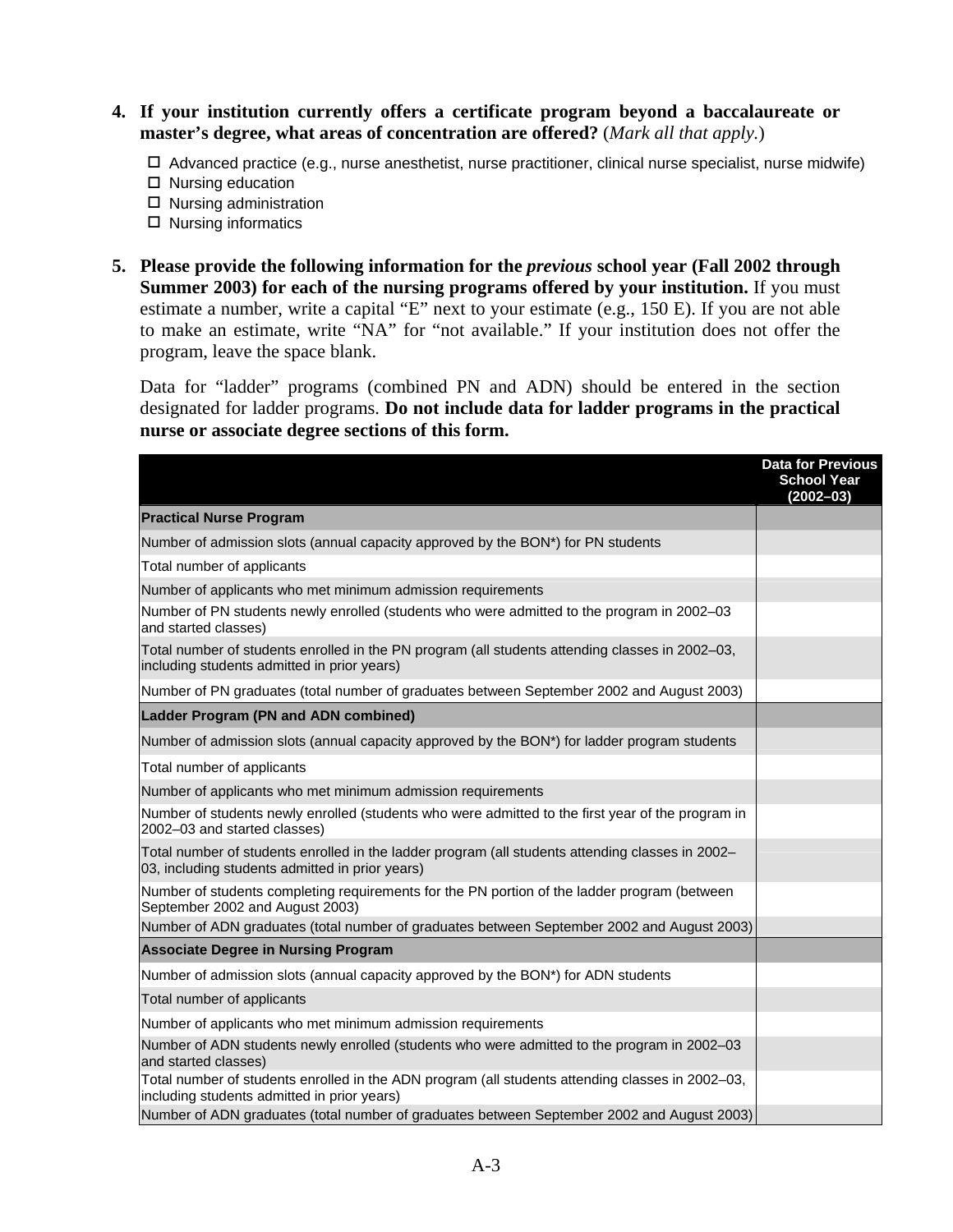|                                                                                                                                                                                    | <b>Data for Previous</b><br><b>School Year</b><br>$(2002 - 03)$ |
|------------------------------------------------------------------------------------------------------------------------------------------------------------------------------------|-----------------------------------------------------------------|
| <b>Bachelor of Science in Nursing Program</b>                                                                                                                                      |                                                                 |
| Number of admission slots (annual capacity approved by the BON*) for pre-licensure BSN<br>students (i.e., students without prior preparation as a RN). Does not include RN to BSN. |                                                                 |
| Total number of applicants for pre-licensure slots                                                                                                                                 |                                                                 |
| Number of pre-licensure applicants who met minimum admission requirements                                                                                                          |                                                                 |
| Number of pre-licensure BSN students newly enrolled (students who were admitted to the program<br>in 2002-03 and started classes)                                                  |                                                                 |
| Total number of applicants for RN to BSN program                                                                                                                                   |                                                                 |
| Number of RN to BSN students newly enrolled (RN students who were admitted to the program in<br>2002-03 and started classes)                                                       |                                                                 |
| Total number of students enrolled in the BSN program (all students attending classes in 2002-03,<br>including students admitted in prior years)                                    |                                                                 |
| Number of BSN graduates (total number of graduates between September 2002 and August 2003)                                                                                         |                                                                 |
| <b>Master of Science in Nursing Program</b>                                                                                                                                        |                                                                 |
| Number of admission slots available for MSN students                                                                                                                               |                                                                 |
| Total number of applicants                                                                                                                                                         |                                                                 |
| Number of applicants who met minimum admission requirements                                                                                                                        |                                                                 |
| Number of MSN students newly enrolled (students who were admitted to the program in 2002-03<br>and started classes)                                                                |                                                                 |
| Total number of students enrolled in the MSN program (all students attending classes in 2002-03,<br>including students admitted in prior years)                                    |                                                                 |
| Number of MSN graduates (total number of graduates between September 2002 and August 2003)                                                                                         |                                                                 |
| <b>Doctoral Degree in Nursing Program</b>                                                                                                                                          |                                                                 |
| Number of admission slots available for PhD students                                                                                                                               |                                                                 |
| Total number of applicants                                                                                                                                                         |                                                                 |
| Number of applicants who met minimum admission requirements                                                                                                                        |                                                                 |
| Number of PhD students newly enrolled (students who were admitted to the program in 2002-03<br>and started classes)                                                                |                                                                 |
| Total number of students enrolled in the PhD program (all students attending classes in 2002–03,<br>including students admitted in prior years)                                    |                                                                 |
| Number of PhD graduates (total number of graduates between September 2002 and August 2003)                                                                                         |                                                                 |

\*Capacity is the number of students your PN, ADN, or BSN nursing program has been approved to enroll by the Michigan Board of Nursing (BON). Pre-licensure students are those students who have not previously completed preparation to become a registered nurse.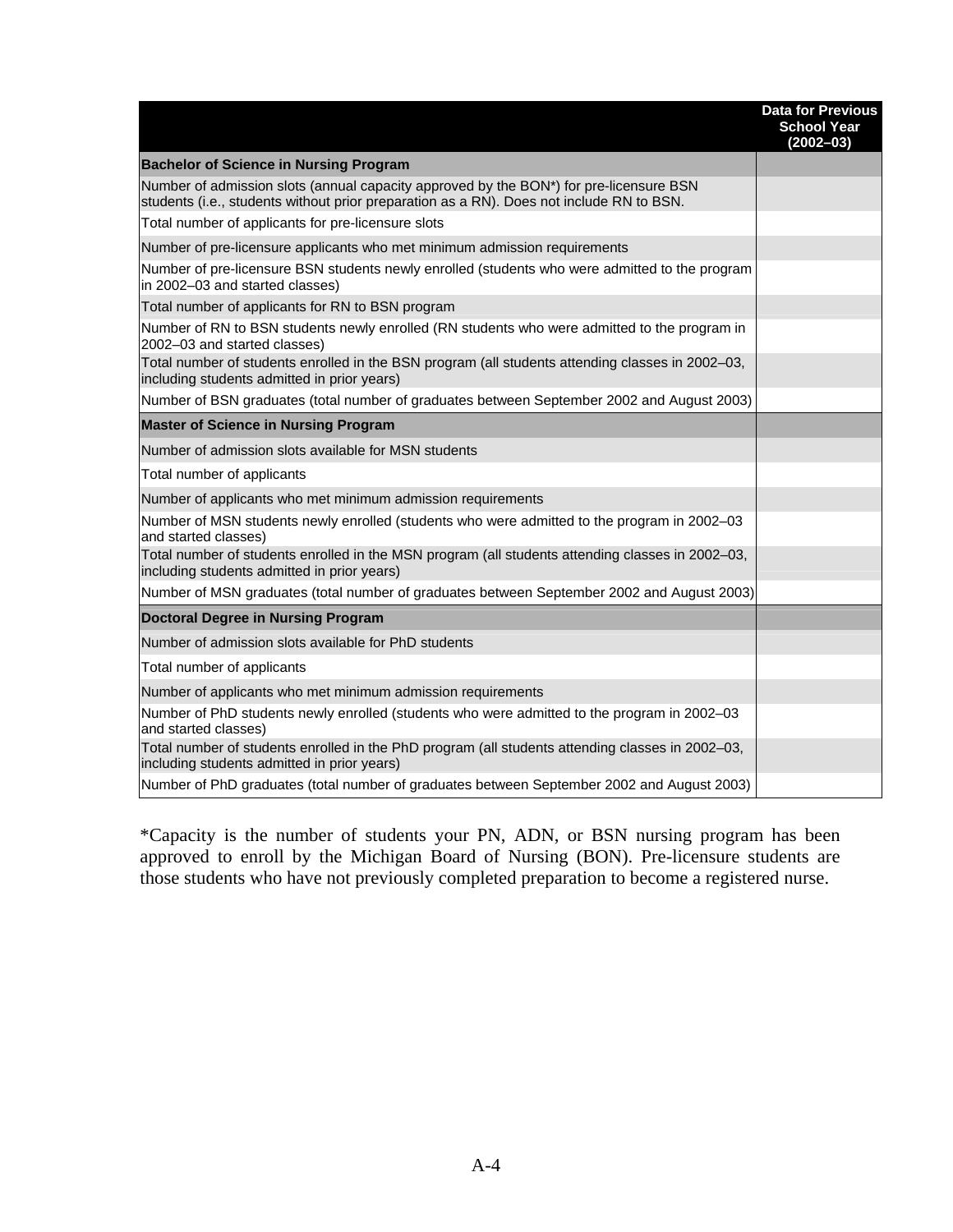**6. Please provide the following demographic information for students enrolled during the previous school year (2002–2003) by program.** For ladder programs, enter data on students in the PN portion of the program under PN students, and enter data for students in the ADN portion of the program under ADN students.

|                                             |                       |                        | <b>Number of</b>              |                        |                        |
|---------------------------------------------|-----------------------|------------------------|-------------------------------|------------------------|------------------------|
|                                             | <b>PN</b><br>students | <b>ADN</b><br>students | <b>BSN</b><br><b>students</b> | <b>MSN</b><br>students | <b>PhD</b><br>students |
| Gender:                                     |                       |                        |                               |                        |                        |
| Female                                      |                       |                        |                               |                        |                        |
| Male                                        |                       |                        |                               |                        |                        |
| <b>Race/Ethnicity:</b>                      |                       |                        |                               |                        |                        |
| American<br>Indian/Alaskan<br><b>Native</b> |                       |                        |                               |                        |                        |
| Asian or Pacific<br>Islander                |                       |                        |                               |                        |                        |
| Black, Non-<br>Hispanic                     |                       |                        |                               |                        |                        |
| Hispanic                                    |                       |                        |                               |                        |                        |
| White, Non-<br>Hispanic                     |                       |                        |                               |                        |                        |
| Other/Unknown                               |                       |                        |                               |                        |                        |
| Age:                                        |                       |                        |                               |                        |                        |
| $18 - 21$                                   |                       |                        |                               |                        |                        |
| $22 - 24$                                   |                       |                        |                               |                        |                        |
| $25 - 29$                                   |                       |                        |                               |                        |                        |
| $30 - 34$                                   |                       |                        |                               |                        |                        |
| $35 - 39$                                   |                       |                        |                               |                        |                        |
| $40 - 44$                                   |                       |                        |                               |                        |                        |
| $45 - 49$                                   |                       |                        |                               |                        |                        |
| $50 - 54$                                   |                       |                        |                               |                        |                        |
| $55 - 59$                                   |                       |                        |                               |                        |                        |
| $60+$                                       |                       |                        |                               |                        |                        |

#### **7. Please provide the following faculty information for the previous school year (2002–03):**

| Total number of filled full-time faculty positions (including positions filled by<br>exception <sup>*</sup> ) |  |
|---------------------------------------------------------------------------------------------------------------|--|
| Number of full-time faculty positions filled by exception*                                                    |  |
| Number of full-time faculty vacancies (open positions that your program is<br>actively trying to fill)        |  |
| Number of filled adjunct faculty positions                                                                    |  |
| Number of adjunct faculty vacancies (open positions that your program is<br>actively trying to fill)          |  |

\* Positions filled by exception are filled by a candidate who currently does not meet state faculty credential requirements for the position but is working toward completion of the